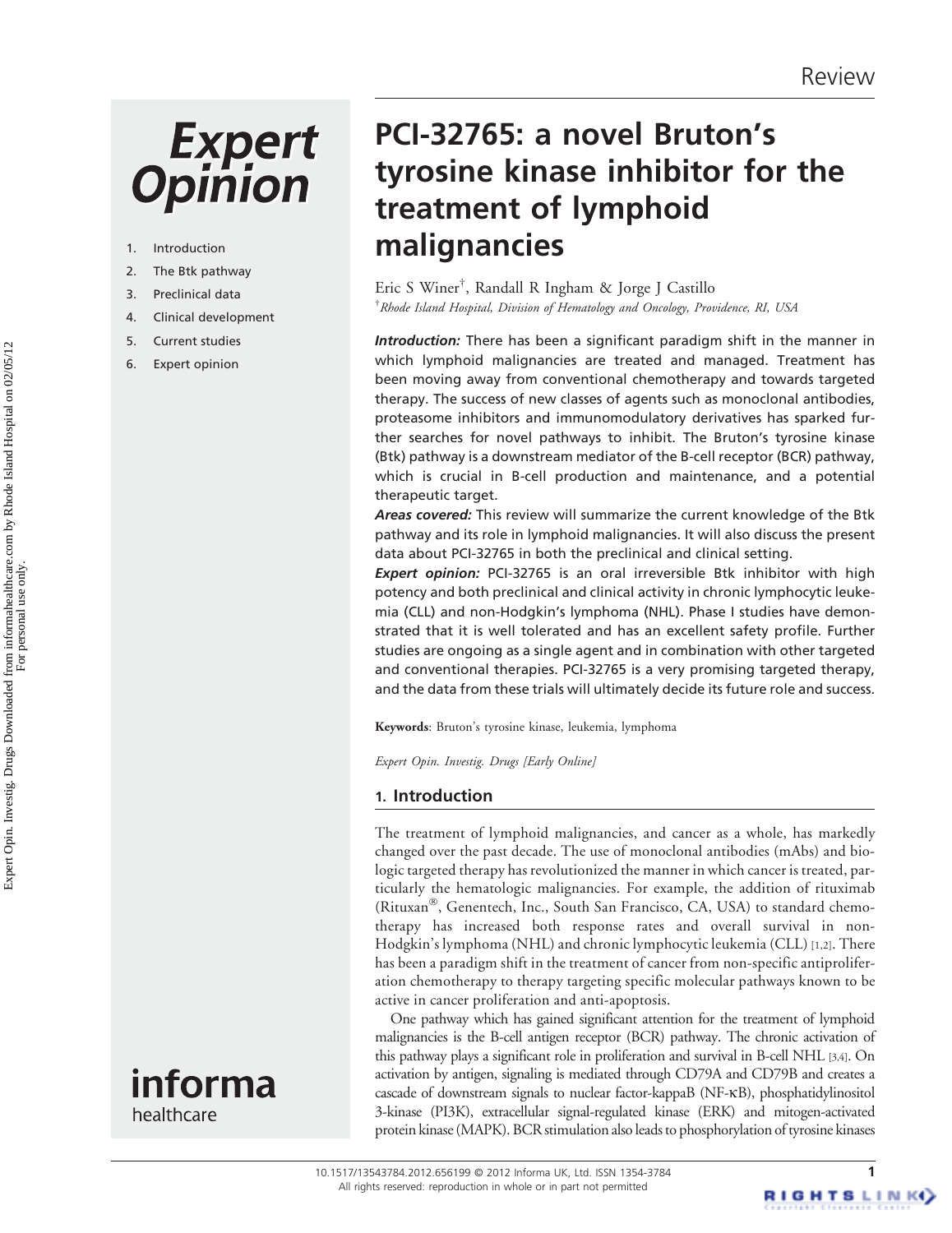such as the splenic tyrosine kinase (Syk), protein kinase  $C\beta$  $(PKC\beta)$  and Bruton's tyrosine kinase (Btk) (Figure 1). Recent trials have been initiated with success with inhibitors of these pathways, such as the use of the Syk inhibitor fostamatinib (FosD, AstraZeneca, London, UK) [5] and the selective PI3K $\delta$  inhibitor CAL-101 (Calistoga Pharmaceuticals, Seattle, WA, USA) [6].

The Btk pathway is also an interesting target for novel therapeutics in the treatment of lymphoid malignancies. PCI-32765 (Pharmacyclics, Sunnyvale, CA) is a novel selective and irreversible Btk inhibitor available in oral formulation. This review will describe the mechanisms of the Btk pathway, summarize the preclinical and clinical data of PCI-32765 and discuss the possible clinical uses and potential benefits of this new therapy.

### 2. The Btk pathway

Btk is a member of the Tec family of kinases and is a cytoplasmic protein predominantly expressed in hematopoietic cells [7,8]. Btk is predominantly expressed on B lymphocytes, marrow-derived stem cells, lymphocyte progenitors and developing myeloid cells, with little expression on resting mature cells prior to activation [9]. In an early experiment by de Weers et al., btk expression was investigated in numerous cell lines including human leukemias. Expression was noted in mature B-cell lines, lymphoma, myeloid cell line and multiple myeloid leukemia cell lines [10]. Btk is not at all expressed in plasma cells or T lymphocytes [10,11].

Loss of function of the Btk gene inhibits B-lymphocytes production due to a maturation inhibition between the pro- and pre-B cell stages. This inhibition causes an inability to make all classes of immunoglobulins [12,13]. The implication of Btk in human disease was first discovered by Vetrie et al., who isolated the defective gene using cDNA from a yeast artificial chromosome (YAC) clone [14]. The phenotypic disease is called X-linked agammaglobulinemia (XLA), and patients had a failure of B-cell development and therefore markedly decreased production of all classes of immunoglobulins [15]. These patients are particularly susceptible to bacterial infections, have increased susceptibility to viral and parasitic infections. With the advent of intravenous immunoglobulin preparations (IVIG), most of these patients reach adulthood and although have more frequent work absences and hospitalization, lead productive lives[16]. Further work has also been done in parallel looking at the Btk activity in mice. Initial studies demonstrated that mutations in the Btk region, particularly one at position 219 resulting in an amino acid change from argenine to cysteine resulted in immunodeficient XID mice, primarily from arrested B-cell development. It was also noted that these XID B cells did not respond to B-cell activation signals [17]. Mice deficient in the mouse-Btk gene also have X-linked immunodeficiency [18]. It is also interesting to note that mice with a genetic disruption of the  $p85\alpha$  of PI3K displays a virtually identical phenotype to the XID mice, suggesting that there is link between this subunit and the Btk pathway [19].

Btk is generally thought to be cytosolic, although it has to be localized to the plasma membrane for phosphorylation and activation [20]. Although there is some cellular data demonstrating Btk in the nucleus of cells in small quantities, it is felt that the signaling process begins in the plasma membrane [21]. After BCR activation, PI3K is activated which generates phosphatidylinositol-3,4,5-triphosphate (PIP<sub>3</sub>), and after sufficient accumulation of  $PIP<sub>3</sub>$  at the inner surface, Btk is recruited to the plasma membrane. Experiments initially performed by Rawlings et al. [22] demonstrated that Btk then undergoes phosphorylation at site Y551 by the Src family kinases Blk, Lyn and Fyn [23,24]. This then leads to autophosphorylation at Y223. Btk then phosphorylates phospholipase Cy2 (PLCy2), which leads to activation of downstream effectors protein kinase  $C\beta$  (PKC $\beta$ ), and ultimately the transcription factor NF-kB [8,25]. Although the most prominent role of NF-kB is to inhibit apoptosis, it also induces transcription of the Btk gene [26]. Stimulation of this pathway has been shown to aid in the proliferation and prolonged survival in lymphoid malignancies [27].

Although there is plethora of evidence demonstrating the vital nature of Btk for B-cell proliferation and differentiation, there are also data which demonstrate that Btk plays a role in apoptosis. It has been identified as the first dual function regulator of apoptosis [28]. In further studies, Btk mediates apoptosis, although this is dependent on membrane localization and kinase activity and involves p38 MAPK [29].

#### 3. Preclinical data

PCI-32765 is a selective and irreversible Btk inhibitor. PCI-32765 inhibits BCR signaling by covalently bonding to a cysteine residue (Cys-481) in the active site of Btk. It inhibits BCR signaling but has no impact on T-cell signaling. PCI-32765 also blocks mast cell and basophil degranulation [30].

Davis et al. found that in the activated B-cell-like (ABC) subtype of diffuse large B-cell lymphomas (DLBCL) driven by activated BCR, Btk was an essential kinase for survival. Two short hairpin RNAs that targeted Btk were found to be toxic for wild-type CARD11 ABC DLBCL subtype. However, no toxicity was demonstrated in those cell lines possessing mutated CARD11. In survival assays, Btk kinase activity was required for rescue of cell lines possessing Btk knockdown. The group also demonstrated that PCI-32765 selectively induced apoptosis in DLBCL cell lines with chronically active BCR signaling via Btk [3].

In vitro studies have attempted to elucidate the effects of PCI-32765 on CLL cell viability. In co-cultures with nurselike cells, CLL viability was significantly decreased. Further studies showed that Btk inhibition reduced secretion of chemokines CCL3 and CLL4, as well as homing chemokines CXCL12 and CXCL13 [31]. Furthermore, in NHL ex vivo tumor testing, 1 of 7 DLBCL and 6 of 15 follicular lymphomas (FL) responded. In a follow-up experiment, the authors found a microRNA (miRNA) signature that could predict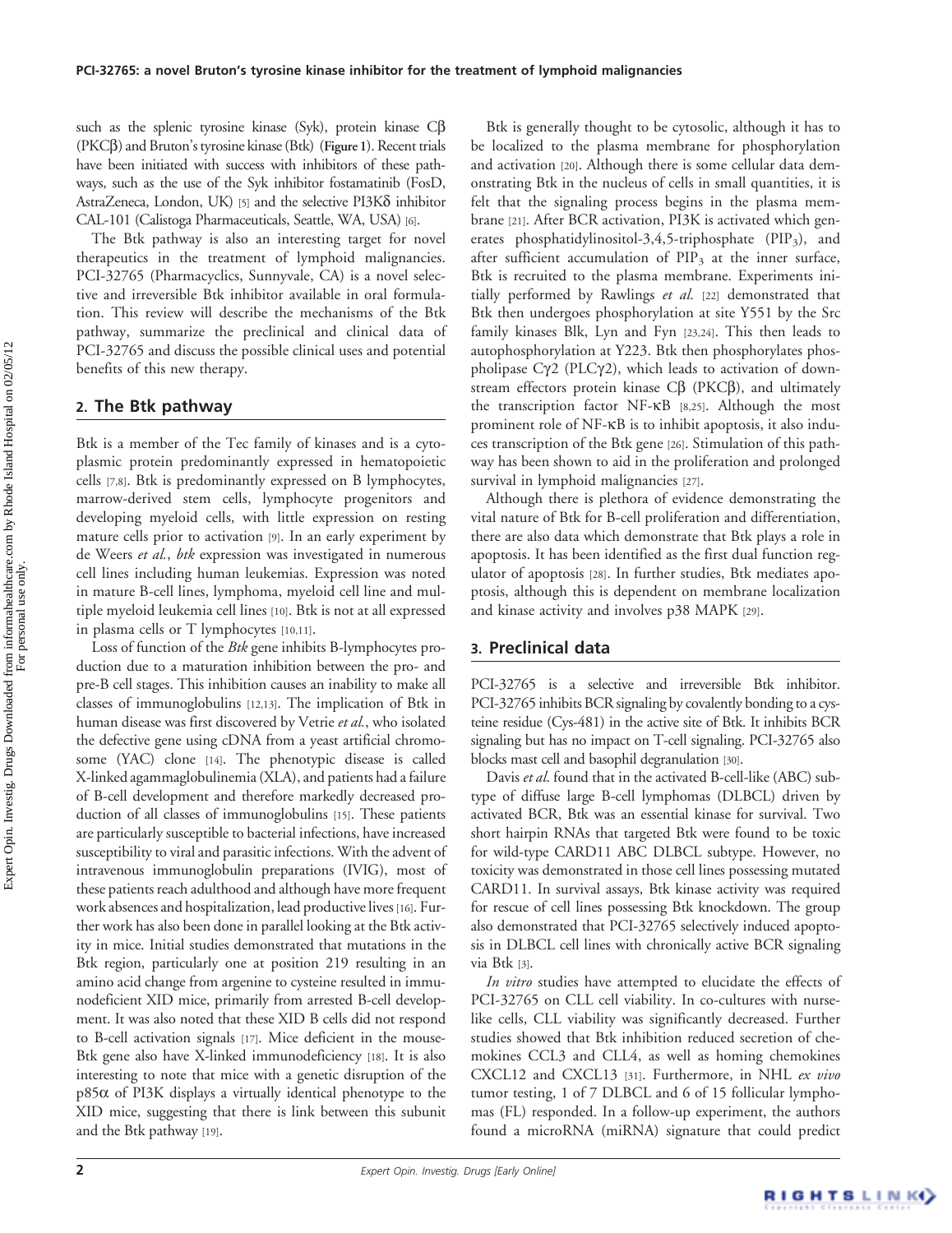the sensitivity of FL tumors, although it was not known if this was direct inhibition of Btk or its downstream effectors [32].

Honigberg et al. [33] conducted studies that examined the in vivo use of PCI-32765 utilizing mouse models. The focus was on autoimmune diseases where Btk or B-cell function plays a role. Collagen-induced arthritic mice were assigned to treatment groups when their disease had progressed. The mice were treated with PCI-32765 daily at varying doses. After treatment, the clinical arthritis scores were significantly improved. A significant reduction in the amount of anticollagen autoantibodies was noted. Modestly reduced total IgG levels were also seen. A companion study evaluated a lupus model (MRL-Fas (Ipr)) treated with PCI-32765. At the conclusion of treatment, the mice had reduced proteinuria and blood urea nitrogen. Anti-dsDNA levels were also reduced. A second study evaluated PCI-32765 in multiple murine models of immune complex disease, including collagen-induced arthritis, collagen antibodyinduced arthritis, reversed passive anaphylactic reaction and passive cutaneous anaphylaxis. PCI-32765 was able to reduce inflammation in the anaphylaxis models, and also prevented clinical arthritis in the arthritis models. In vitro analysis also noted inhibition of TNF- $\alpha$ , IL-1 $\beta$  and IL-6 [34].

Honigberg's group also looked at the efficacy of PCI-32765 in spontaneous canine B-cell lymphomas. Canine NHL shares many characteristics with human NHL, such as response to CHOP-based chemotherapy and diagnostic classification [35]. Both treatment naïve and relapsed dogs were included. At the time of their publication, eight dogs had been treated with three partial responses and three instances of stable disease.

The results from these earlier studies coupled with increasing understanding of the BCR signaling lead Herman et al. to examine the role of PCI-32765 in CLL. The impact of PCI-32765 on apoptosis, proliferation and microenvironment stimulation in CLL cells was assessed. ex vivo studies using CLL cells from 10 patients utilizing increasing concentrations of PCI-32765 on a log scale induced cytotoxicity in a dose-dependent manner and PCI-32765 increased apoptosis through the caspase pathway. Treatment did not increase the rate of cell death among T cells, although it did lead to a decrease in production of T-cell cytokines such as IL-6, IL-10 and TNF-a. Additionally, PCI-32765 altered signaling in the MAPK, PI3K and NF-kB signaling pathways [36].

Herman et al. also examined PCI-32765 on CLL cells proliferation in their microenvironment [37]. Cytokines such as TNF- $\alpha$ , IL-6 and IL-4 have been shown to be active in the microenvironment of CLL patients, reducing spontaneous apoptosis [38,39]. Treatment with PCI-32765 reduced the protective effect of these cytokines. PCI-32765 also inhibited proliferation of CLL cells even in setting of CpG oligonucleotides which served as a stimulating agent. PCI-32765 was also evaluated for the ability to maintain cytotoxicity in the presence of stromal cells, which have been shown to portend a survival benefit in CLL cells in vivo and provide means to drug resistance [40,41]. No reduction in cell death was seen in cells co-treated with stromal cell lines and PCI-32765.

#### 4. Clinical development

#### 4.1 Phase I studies

There have been two Phase I studies evaluating PCI-32765 in lymphoid malignancies. One study evaluated two cohorts of patients with CLL, one with *de novo* disease in patients over 65 years of age and the other with relapsed/refractory (R/R) disease  $[42,43]$ ; Two dose levels of oral PCI-32765 (420 and 840 mg) were examined and the drug was administered daily for 28-day cycles until disease progression. An interim analysis was presented after 39 patients were evaluable. The treatment was well tolerated with grade 3 or greater toxicities seen in 26% of patients, although grade > 3 cytopenias was limited to < 5% of patients. Two serious adverse events were noted: viral adenitis (grade 3) and a viral infection (grade 2), whereas two adverse events led to discontinuation of PCI-32765 (small bowel obstruction and exacerbation of chronic obstructive pulmonary disease). In the R/R group, 87% had a poor risk cytogenetic or molecular features. The nodal response rate was 89%, and although there initially was an increase in absolute lymphocyte count, the majority had an eventual decrease. At a median of 4 months time, 39% had a partial response (PR) and 5% had a complete response (CR); 4 of the 12 patients with del(17p) had a response. At the time of presentation, 78 patients had been enrolled.

A second study looked at PCI-32765 in relapsed aggressive NHL [44]. The dosing in this study was weight-based, at 6 dose levels 1.25 mg/kg/day and further levels of 2.5, 5, 8.3, 12.5 and 17.5 mg/kg/day; dose increases were based on a safety evaluation and that the cohort achieved > 90% occupancy of Btk. Of the 29 patients, 12 had FL, 7 CLL, 4 DLBCL, 4 mantle cell lymphoma and 2 marginal zone lymphoma. Of the first 22 patients enrolled in the first three dose levels, treatment was found to be well tolerated, with the majority of toxicities grade < 2. Pharmacodynamics noted > 95% enzyme occupancy of Btk, and T-cell responses were not changed, nor was there a depletion of peripheral blood lymphocytes. The overall response rate in this diverse group was 42%, with 1 of the 19 patients achieving CR. The responses were 5 of 7 CLL, 2 of 4 mantle cell lymphomas and 1 of 12 FL patients. In a follow-up analysis [45], 47 patients were evaluable at greater than 6 months and the overall response rate was 43% with three CR.

These two studies used a novel fluorescent probe to evaluate the binding of PCI-32765 to Btk, which showed 95% enzyme occupancy 4 h postdose, and also measured basophil degranulation as a surrogate of Btk inhibition; this was completely inhibited up to 24 h.

#### 5. Current studies

#### 5.1 Single agent PCI-32765

The two aforementioned Phase I studies are still ongoing (NCT01105247; NCT00849654). A further single agent study looks at PCI-32765 in patients with R/R mantle cell lymphoma (MCL). It is a Phase II study with the primary end point as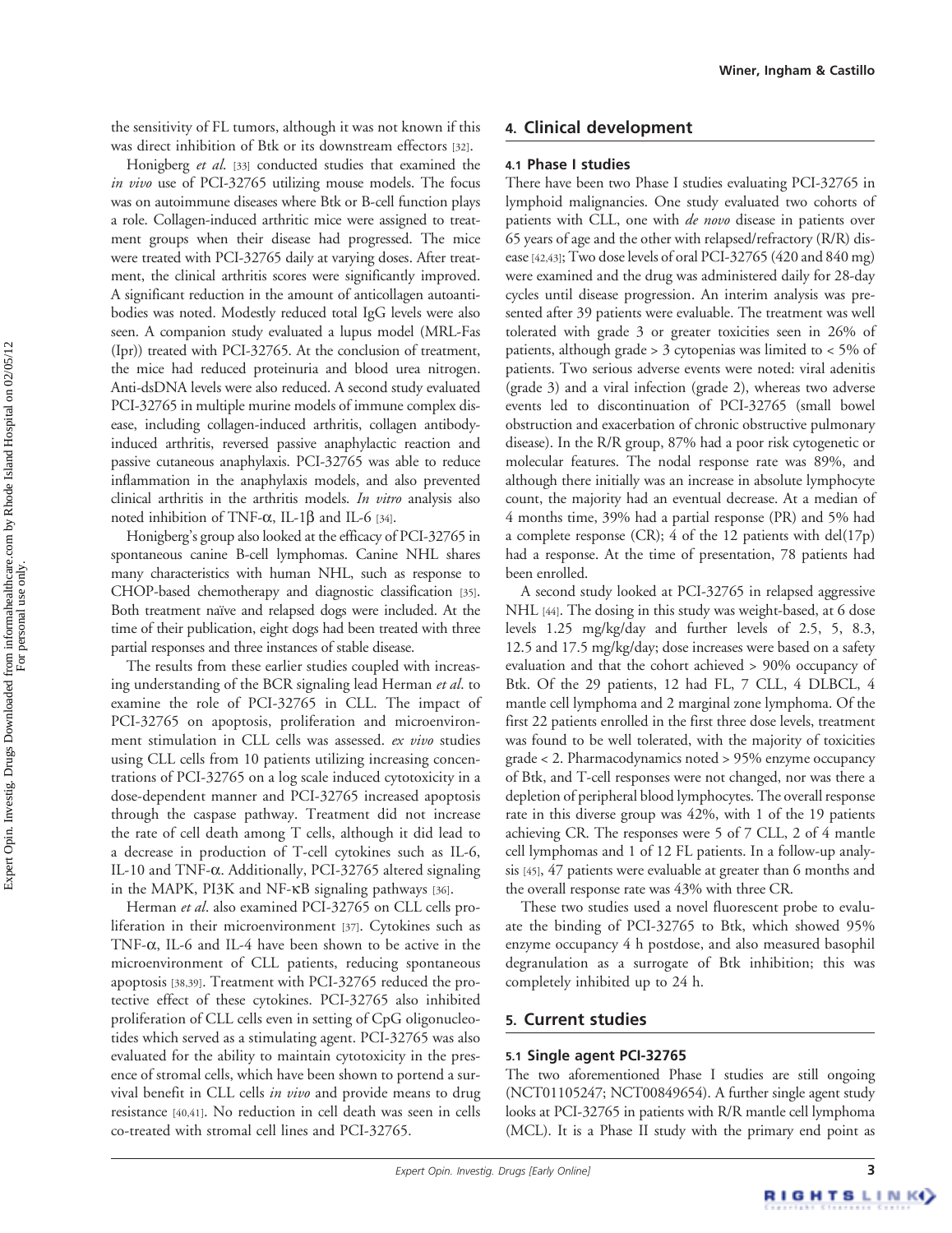response, and secondary end point as safety and pharmacokinetics. The planned enrollment is 100 patients (NCT01236391). Studies in refractory DLBCL (NCT01325701) are also ongoing.

#### 5.2 Combination regimens with PCI-32765

The results of the Phase I trials have spawned further Phase I/II trials using PCI-32765 in combination with other agents. Based on the number of responses in CLL, many of these trials look at this patient population. One of these trials is a Phase Ib/II study using PCI-32765 in combination with ofatumumab (Arzerra®, GlaxoSmithKline, Research Triangle Park, NC, USA) in R/R CLL. The goal enrollment of this study is 27 patients (NCT01217749). Another CLL study evaluates PCI-32765 at a dose of 420 mg/day in combination with either fludarabine (Fludara<sup>®</sup>, Genzyme Corp., Cambridge, MA, USA)/cyclophosphamide/rituximab (FCR) or bendamustine (Treanda®, Cephalon, Frazer, PA, USA)/rituximab (BR), with the primary end point of prolonged hematologic toxicity (NCT01292135). The goal enrollment is 60 patients who have R/R disease.

## 6. Expert opinion

The landscape of cancer therapy has vastly changed over recent years. The advent of novel agents in combination with conventional chemotherapy has become the standard treatment for B-cell malignancies such as NHL and CLL. Although the initial targeted therapies were mAbs such as rituximab [1,2], the fully humanized anti-CD20 mAb ofatumumab [46] and the anti-30 antibody-drug conjugate brentuximab vedotin (Adcetris<sup>®</sup>, Seattle Genetics, Bothell, WA, USA) [47], other biologic agents such as the proteasome inhibitor bortezomib (Velcade®, Millennium, Cambridge, MA, USA) have also been found to be effective in the treatment of MCL [48]. These drugs are clear examples that novel, targeted therapeutics can be used in conjunction with conventional chemotherapy and provide significant improvements in complete responses and overall survival.

Recently, the BCR signaling pathway has been examined as a potential target for drug therapy. There are multiple signals and substrates that have potential for blockage of downstream effectors and thereby halting the proliferation of B cells. Although this review focuses on the Btk pathway, other pathways that have been examined for potential inhibition are the Syk pathway, the PI3K pathway and the PKC $\beta$  pathway. Inhibitors have been synthesized for each of these pathways, and there has been moderate efficacy with each of these agents. Interestingly, these agents seem more active in CLL than the more aggressive lymphomas, although the sample size is currently small.

The Btk pathway provides an intriguing target for treatment of B-cell malignancies. Btk is clearly integral in the development, maturation and proliferation of B cells and its absence leads to the human disease of XLA. Because it activates multiple downstream effectors such as MEK, PI3K, PLC $\gamma$ 2 as well as NF- $\kappa$ B, it is an attractive kinase to inhibit

and prevent proliferation. Its promiscuity of localization between plasma membrane, cytosolic and cell nucleus also make it important in B-cell growth regulation, thereby increasing its potential as a target. The dual function role in apoptosis, although not completely understood may lead to further benefit via Btk inhibition as it may play a role not only in proliferation but also in targeted cell death.

PCI-32765 is a potent, selective, irreversible and orally available Btk inhibitor, and has been shown to be effective in a variety of lymphoid malignancies in both the preclinical and clinical settings. The initial in vitro studies demonstrates a covalent bonding with Btk, and can induce apoptosis in cell lines with chronic active BCR signaling. ex vivo studies of lymphocytes from patients with CLL demonstrated a dose-dependent cytotoxicity through the caspase pathway, but did not have an effect on T cells. Two Phase I trials have been reported with interim results. The CLL trial demonstrated a response rate of 44%, but more exciting was the 33% response rate in patients carrying del(17p), who have been classically hard to treat given poor responses and survival with current therapies. The NHL trial showed a response rate of 43%, and using a novel technique to evaluate binding exhibited > 95% occupancy of Btk enzyme sites at 4 h.

There are many appealing features of PCI-32765. Beyond its moderate anti-lymphoid activity in a heavily pretreated population, it appears to be very well tolerated, with grade 3 or greater toxicities noted in 26% of patients. In the CLL study, there was an initial increase in absolute lymphocyte count, although the majority of these patients later had a reduction. It is notable that a similar effect was noted in the single agent clinical trial using CAL-101, selective PI3K $\delta$  inhibitor, in patients with CLL [49], but not in a further CLL study using CAL-101 in combination with rituximab and bendamustine [50]. This lymphocyte count flare may be a class effect for agents that target effectors of the BCR pathway, however, it appears that it may be nullified by combination chemotherapy regimens.

The most promising area for future trials of PCI-32765 is in the treatment of B-cell malignancies. In the two Phase I studies available, the disease which seems to have the most activity is in CLL, however, there seems to be responses in the other lowgrade lymphomas as well. With the small, preliminary data currently available, there have been no responses noted in the four patients with DLBCL. The *in vitro* studies, though, show Btk as essential in these cell lines and therefore DLBCL warrants further evaluation in this disease; one such study is currently enrolling patients (NCT01325701). Data previously mentioned from Davis et al. and described by Rui et al. demonstrate that the Activated B Cell-like (ABC) DLBCL are dependent on BCR signaling, and further evaluation in the ABC DLBCL is warranted [51,3]. The data in mantle cell are also notable, especially since this disease is often refractory to conventional chemotherapy and has short durations of remission. It is highly unlikely that there will be future studies in multiple myeloma or T-cell lymphomas since these cells do not show Btk expression.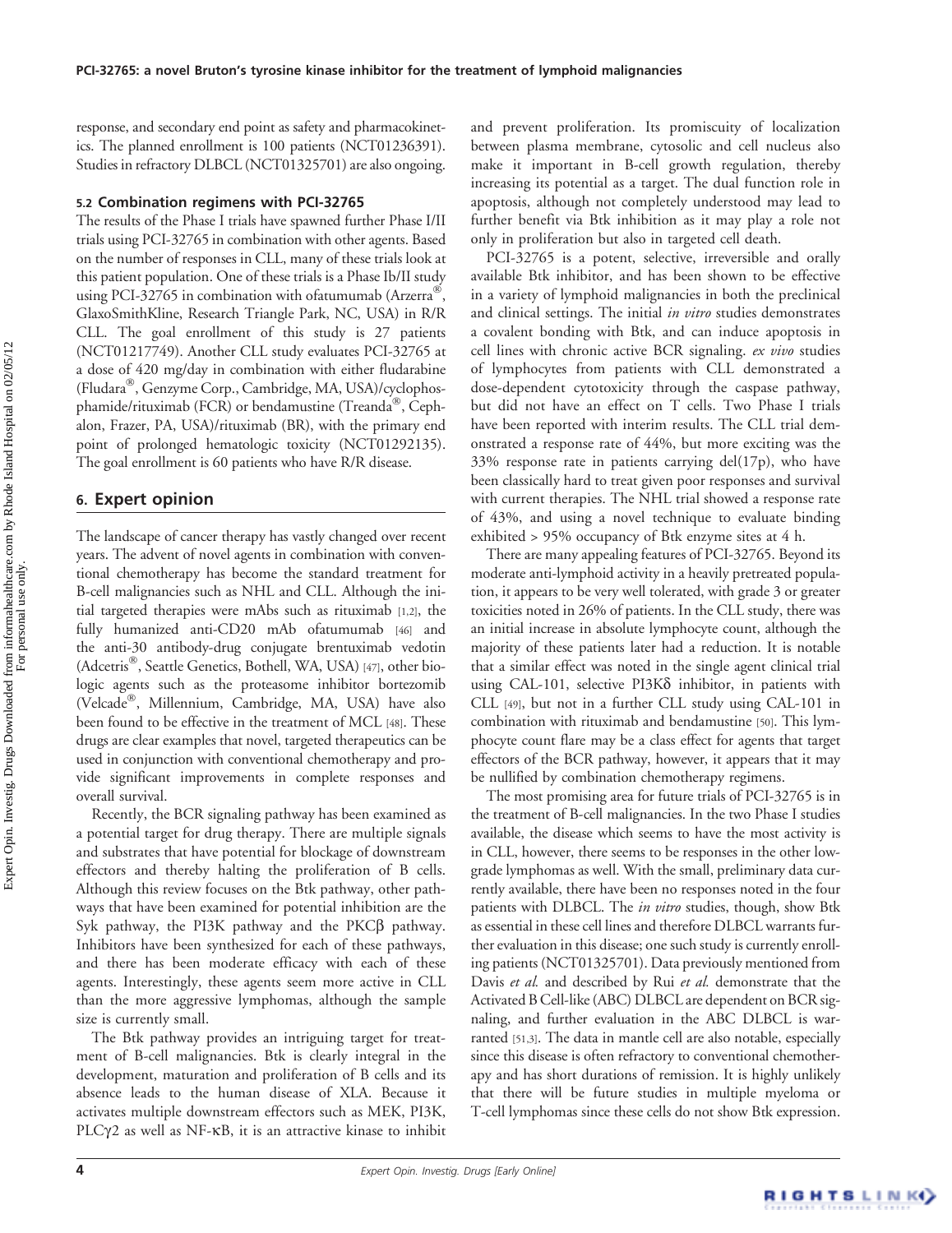

Figure 1. The B-cell receptor pathway is activated by antigen causing protein tyrosine kinase (PTK), Lyn, to be stimulated by CD79A and CD79B proteins. An additional PTK, splenic tyrosine kinase (Syk), is recruited by phosphorylation of tyrosine residues within CD79 proteins. Activation of Lyn and Syk in turn cause a cascade of events leading to phosphorylation of phosphatidylinositol 3-kinase (PI3K), which generates phosphatidylinositol-3,4,5-triphosphate and ultimately leads to activation of Bruton's tyrosine kinase (Btk). Activation of Btk causes phosphorylation of phospholipase C $\gamma$ 2 (PLC $\gamma$ 2), which thereby activates downstream effectors protein kinase C $\beta$  (PKC $\beta$ ). This creates a cascade of downstream signals to nuclear factor-kappaB (NF-kB) leading to an upregulation of anti-apoptotic genes. PTKs turned on by antigen stimulation lead to activation of the extracellular signal-regulated kinase (ERK) pathway. Activation of the ERK pathway also blocks apoptosis. The novel agents fostamatinib, CAL-101 and PCI-32765 inhibit Syk, PI3K and Btk, respectively.

The use of PCI-32765 will likely not be limited to malignancy. The preclinical data demonstrated significant inhibition of B-cell activation without affecting T-cell receptor signaling. PCI-32765 also was effective in disease suppression in mouse models with lupus (MRL-Fas(lpr)) and in mice with collagen-induced arthritis and collagen antibody-induced arthritis. Clinical trials will likely be initiated to evaluate the effect of PCI-32765 in patients with rheumatoid arthritis or other B-cell-mediated autoimmune disease such as systemic lupus erythematosis. Further studies may also begin to assess the effects of PCI-32765 in other autoimmune B-cell disorders, such as autoimmune hemolytic anemia or multiple sclerosis, based on its prominent effect on B cells.

It is unlikely that PCI-32765 will be used as a single agent but rather in combination with other chemoimmunotherapies. Unfortunately, there have not been studies evaluating the potential synergistic effects of PCI-32765 with other agents, but this should be examined. There are current studies in CLL evaluating PCI-32765 with ofatumumab as well as a

CLL study with PCI-32765 with FCR and BR. The combination with BR is an attractive option because the BR regimen is highly active in both CLL and low-grade NHL. Synergy with this regimen could result in high remission rates. Combination regimens in DLBCL, such as with cyclophosphamide, adriamycin, vincristine and prednisone (CHOP) and rituximab will likely be assessed. Similarly, a study will likely be initiated evaluating PCI-32765 with bortezomib and rituximab in mantle cell lymphoma. Lastly, a novel concept would be to combine PCI-32765 with one of the other inhibitors of the BCR pathway, such as fostamatinib, the Syk inhibitor or  $CAL-101$ , the selective  $PI3K\delta$  inhibitor to compound the inhibitor effects of the BCR pathway.

In summary, PCI-32765 is an exciting novel drug that has an oral formulation and irreversibly inhibits Btk, a critical kinase involved in the BCR pathway. Single agent studies have demonstrated moderate responses in B-cell malignancies, particularly CLL. PCI-32765 holds significant promise in the treatment of lymphoid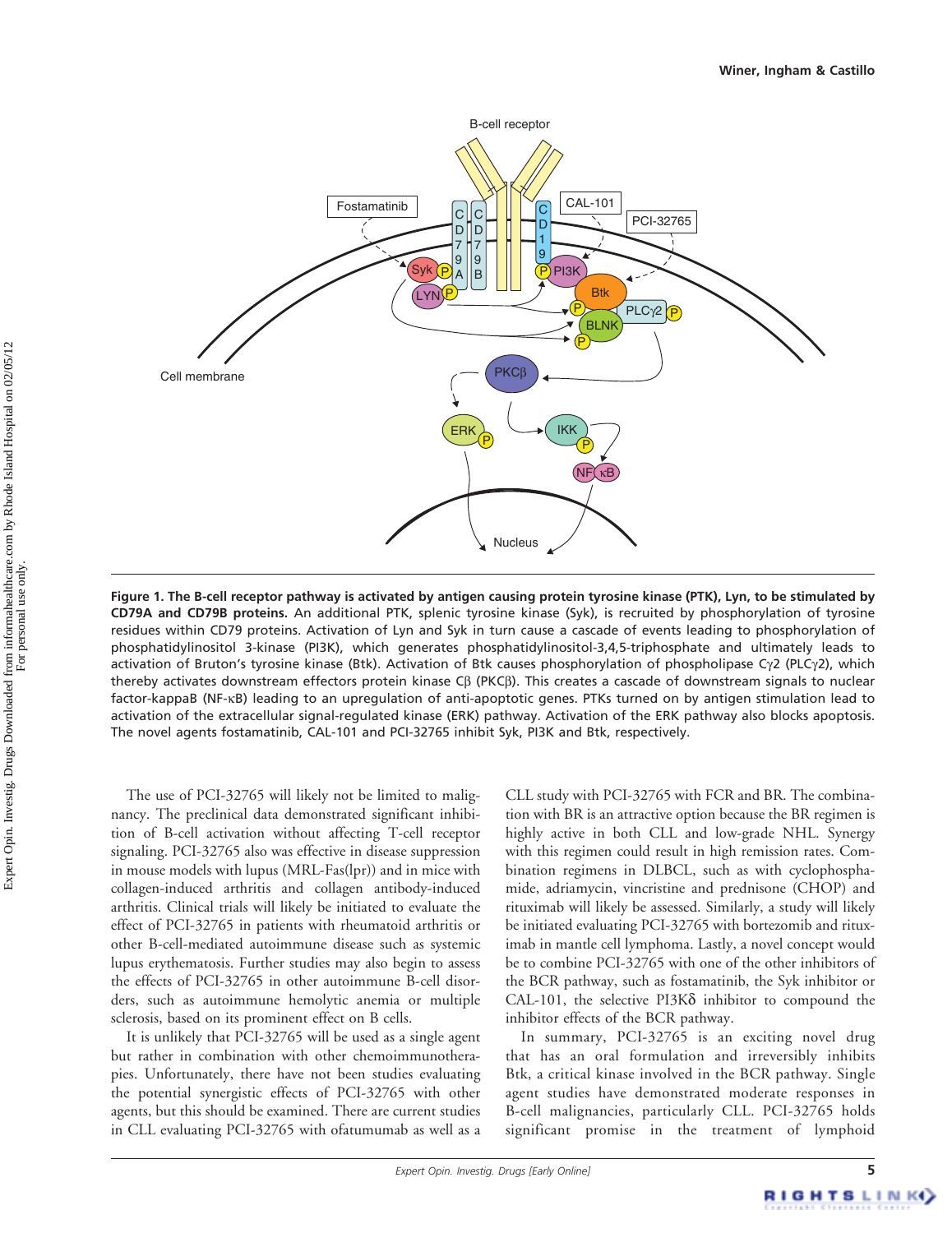malignancies. In the initial Phase I studies it has a very acceptable safety profile, and ongoing and future trials will evaluate its synergy with other chemotherapeutic or immunologic agents.

#### Bibliography

- 1. Czuczman MS, Grillo-Lopez AJ, White CA, et al. Treatment of patients with lowgrade B-cell lymphoma with the combination of chimeric anti-CD20 monoclonal antibody and CHOP chemotherapy. J Clin Oncol 1999;17:268-76
- 2. Hallek M, Fischer K, Fingerle-Rowson G, et al. Addition of rituximab to fludarabine and cyclophosphamide in patients with chronic lymphocytic leukaemia: a randomised, open-label, phase 3 trial. Lancet 2010;376:1164-74
- 3. Davis RE, Ngo VN, Lenz G, et al. Chronic active B-cell-receptor signalling in diffuse large B-cell lymphoma. Nature 2010;463:88-92
- 4. Mahadevan D, Fisher RI. Novel therapeutics for aggressive non-Hodgkin's lymphoma. J Clin Oncol 2011;29:1876-84
- 5. Friedberg JW, Sharman J, Sweetenham J, et al. Inhibition of Syk with fostamatinib disodium has significant clinical activity in non-Hodgkin lymphoma and chronic lymphocytic leukemia. Blood 2010;115:2578-85
- 6. Brad K, Flinn I, Wagner-Johnston N. S, et al. Clinical safety and activity in a phase 1 study of CAL-101, an isoform-selective inhibitor of phosphatidylinositol 3-kinase P110, in patients with relapsed or refractory non-Hodgkin lymphoma [ASH annual meeting abstract 1777]. Blood 2010;116:21
- 7. Smith CI, Islam TC, Mattsson PT, et al. The Tec family of cytoplasmic tyrosine kinases: mammalian Btk, Bmx, Itk, Tec, Txk and homologs in other species. Bioessays 2001;23:436-46
- 8. Mohamed AJ, Yu L, Backesjo CM, et al. Bruton's tyrosine kinase (Btk): function, regulation, and transformation with special emphasis on the PH domain. Immunol Rev 2009;228:58-73
- 9. Nisitani S, Satterthwaite AB, Akashi K, et al. Posttranscriptional regulation of Bruton's tyrosine kinase expression in

antigen receptor-stimulated splenic B cells. Proc Natl Acad Sci USA 2000;97:2737-42

- 10. de Weers M, Verschuren MC, Kraakman ME, et al. The Bruton's tyrosine kinase gene is expressed throughout B cell differentiation, from early precursor B cell stages preceding immunoglobulin gene rearrangement up to mature B cell stages. Eur J Immunol 1993;23:3109-14
- 11. Smith CI, Baskin B, Humire-Greiff P, et al. Expression of Bruton's agammaglobulinemia tyrosine kinase gene, BTK, is selectively down-regulated in T lymphocytes and plasma cells. J Immunol 1994;152:557-65
- 12. Conley ME, Dobbs AK, Farmer DM, et al. Primary B cell immunodeficiencies: comparisons and contrasts. Annu Rev Immunol 2009;27:199-227
- 13. Lindvall JM, Blomberg KE, Wennborg A, Smith CI. Differential expression and molecular characterisation of Lmo7, Myo1e, Sash1, and Mcoln2 genes in Btk-defective B-cells. Cell Immunol 2005;235:46-55
- 14. Vetrie D, Vorechovsky I, Sideras P, et al. The gene involved in X-linked agammaglobulinaemia is a member of the src family of protein-tyrosine kinases. Nature 1993;361:226-33
- 15. Plebani A, Soresina A, Rondelli R, et al. Clinical, immunological, and molecular analysis in a large cohort of patients with X-linked agammaglobulinemia: an Italian multicenter study. Clin Immunol 2002;104:221-30
- 16. Howard V, Greene JM, Pahwa S, et al. The health status and quality of life of adults with X-linked agammaglobulinemia. Clin Immunol 2006;118:201-8
- 17. Rawlings DJ, Saffran DC, Tsukada S, et al. Mutation of unique region of Bruton's tyrosine kinase in immunodeficient XID mice. Science 1993;261:358-61
- 18. Thomas JD, Sideras P, Smith CI, et al. Colocalization of X-linked

# Declaration of interest

The authors state no conflict of interest and have received no payment in preparation of this manuscript.

> agammaglobulinemia and X-linked immunodeficiency genes. Science 1993;261:355-8

- 19. Suzuki H, Terauchi Y, Fujiwara M, et al. Xid-like immunodeficiency in mice with disruption of the p85alpha subunit of phosphoinositide 3-kinase. Science 1999;283:390-2
- 20. Nore BF, Vargas L, Mohamed AJ, et al. Redistribution of Bruton's tyrosine kinase by activation of phosphatidylinositol 3 kinase and Rho-family GTPases. Eur J Immunol 2000;30:145-54
- 21. Mohamed AJ, Vargas L, Nore BF, et al. Nucleocytoplasmic shuttling of Bruton's tyrosine kinase. J Biol Chem 2000;275:40614-19
- 22. Rawlings DJ, Scharenberg AM, Park H, et al. Activation of BTK by a phosphorylation mechanism initiated by SRC family kinases. Science 1996;271:822-5
- 23. Afar DE, Park H, Howell BW, et al. Regulation of Btk by Src family tyrosine kinases. Mol Cell Biol 1996;16:3465-71
- 24. Cheng G, Ye ZS, Baltimore D. Binding of Bruton's tyrosine kinase to Fyn, Lyn, or Hck through a Src homology 3 domain-mediated interaction. Proc Natl Acad Sci USA 1994;91:8152-5
- 25. Humphries LA, Dangelmaier C, Sommer K, et al. Tec kinases mediate sustained calcium influx via site-specific tyrosine phosphorylation of the phospholipase Cgamma Src homology 2- Src homology 3 linker. J Biol Chem 2004;279:37651-61
- 26. Yu L, Mohamed AJ, Simonson OE, et al. Proteasome-dependent autoregulation of Bruton tyrosine kinase (Btk) promoter via NF-kappaB. Blood 2008;111:4617-26
- 27. Satterthwaite AB, Witte ON. The role of Bruton's tyrosine kinase in B-cell development and function: a genetic perspective. Immunol Rev 2000;175:120-7
- 28. Uckun FM. Bruton's tyrosine kinase (BTK) as a dual-function regulator of